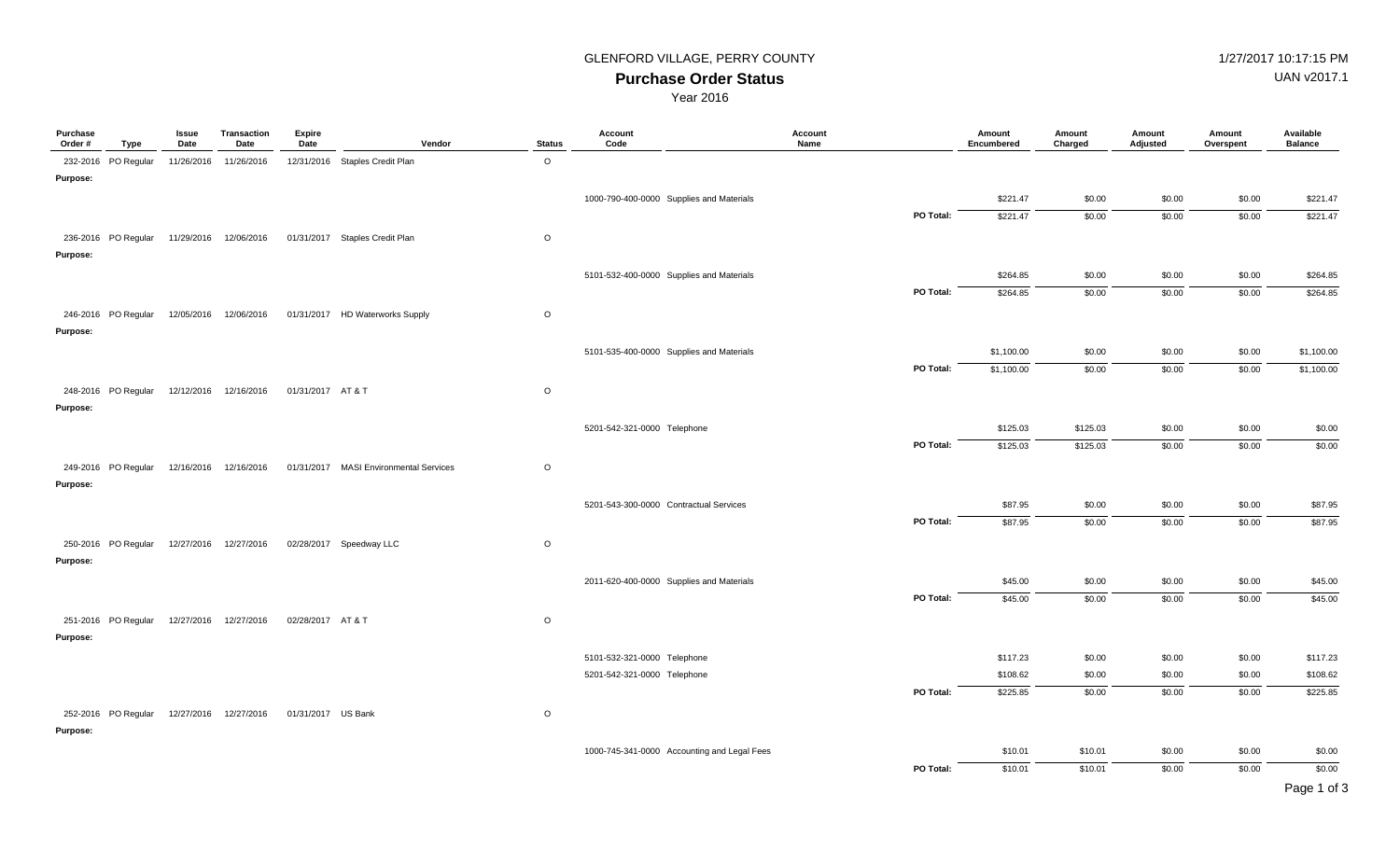### **Purchase Order Status** GLENFORD VILLAGE, PERRY COUNTY **1/27/2017 10:17:15 PM**

UAN v2017.1

Year 2016

| Purchase<br>Order # | Type                | Issue<br>Date | <b>Transaction</b><br>Date | <b>Expire</b><br>Date | Vendor                                          | <b>Status</b> | Account<br>Code                        | Account<br>Name                                       | Amount<br>Encumbered | Amount<br>Charged | Amount<br>Adjusted | Amount<br>Overspent | Available<br><b>Balance</b> |
|---------------------|---------------------|---------------|----------------------------|-----------------------|-------------------------------------------------|---------------|----------------------------------------|-------------------------------------------------------|----------------------|-------------------|--------------------|---------------------|-----------------------------|
|                     | 253-2016 PO Regular |               | 12/29/2016 01/03/2017      | 01/31/2017 Jeff Ours  |                                                 | $\circ$       |                                        |                                                       |                      |                   |                    |                     |                             |
| Purpose:            |                     |               |                            |                       |                                                 |               |                                        |                                                       |                      |                   |                    |                     |                             |
|                     |                     |               |                            |                       |                                                 |               |                                        | 2041-730-400-0000 Supplies and Materials              | \$27.00              | \$0.00            | \$0.00             | \$0.00              | \$27.00                     |
|                     |                     |               |                            |                       |                                                 |               |                                        | PO Total:                                             | \$27.00              | \$0.00            | \$0.00             | \$0.00              | \$27.00                     |
|                     | 254-2016 PO Regular |               | 12/29/2016 01/03/2017      |                       | 01/31/2017 American Electric Power              | $\circ$       |                                        |                                                       |                      |                   |                    |                     |                             |
| Purpose:            |                     |               |                            |                       |                                                 |               |                                        |                                                       |                      |                   |                    |                     |                             |
|                     |                     |               |                            |                       |                                                 |               | 2011-730-311-0000 Electricity          |                                                       | \$174.72             | \$0.00            | \$0.00             | \$0.00              | \$174.72                    |
|                     |                     |               |                            |                       |                                                 |               | 2021-650-311-0000 Electricity          |                                                       | \$23.65              | \$0.00            | \$0.00             | \$0.00              | \$23.65                     |
|                     |                     |               |                            |                       |                                                 |               | 2041-730-311-0000 Electricity          |                                                       | \$26.46              | \$0.00            | \$0.00             | \$0.00              | \$26.46                     |
|                     |                     |               |                            |                       |                                                 |               | 5101-535-311-0000 Electricity          |                                                       | \$326.71             | \$0.00            | \$0.00             | \$0.00              | \$326.71                    |
|                     |                     |               |                            |                       |                                                 |               | 5201-543-311-0000 Electricity          |                                                       | \$873.08             | \$0.00            | \$0.00             | \$0.00              | \$873.08                    |
|                     |                     |               |                            |                       |                                                 |               |                                        | PO Total:                                             | \$1,424.62           | \$0.00            | \$0.00             | \$0.00              | \$1,424.62                  |
|                     | 255-2016 PO Regular |               | 12/31/2016 01/03/2017      |                       | 01/31/2017 Tri-County Plumbing & Hardware       | $\circ$       |                                        |                                                       |                      |                   |                    |                     |                             |
| Purpose:            |                     |               |                            |                       |                                                 |               |                                        |                                                       |                      |                   |                    |                     |                             |
|                     |                     |               |                            |                       |                                                 |               |                                        | 2011-730-420-0000 Operating Supplies and Materials    | \$18.59              | \$0.00            | \$0.00             | \$0.00              | \$18.59                     |
|                     |                     |               |                            |                       |                                                 |               |                                        | PO Total:                                             | \$18.59              | \$0.00            | \$0.00             | \$0.00              | \$18.59                     |
|                     |                     |               |                            |                       | 01/31/2017 MASI Environmental Services          | $\circ$       |                                        |                                                       |                      |                   |                    |                     |                             |
| Purpose:            | 256-2016 PO Regular |               | 12/31/2016 01/03/2017      |                       |                                                 |               |                                        |                                                       |                      |                   |                    |                     |                             |
|                     |                     |               |                            |                       |                                                 |               |                                        |                                                       |                      |                   |                    |                     |                             |
|                     |                     |               |                            |                       |                                                 |               | 5201-543-300-0000 Contractual Services |                                                       | \$87.95              | \$0.00            | \$0.00             | \$0.00              | \$87.95                     |
|                     |                     |               |                            |                       |                                                 |               |                                        | PO Total:                                             | \$87.95              | \$0.00            | \$0.00             | \$0.00              | \$87.95                     |
|                     | 257-2016 PO Regular |               | 12/31/2016 01/03/2017      |                       | 01/31/2017 Northern Perry County Water          | $\circ$       |                                        |                                                       |                      |                   |                    |                     |                             |
| Purpose:            |                     |               |                            |                       |                                                 |               |                                        |                                                       |                      |                   |                    |                     |                             |
|                     |                     |               |                            |                       |                                                 |               | 5101-533-300-0000 Contractual Services |                                                       | \$2,452.38           | \$0.00            | \$0.00             | \$0.00              | \$2,452.38                  |
|                     |                     |               |                            |                       |                                                 |               |                                        | PO Total:                                             | \$2,452.38           | \$0.00            | \$0.00             | \$0.00              | \$2,452.38                  |
|                     | 258-2016 PO Regular |               | 12/31/2016 01/03/2017      |                       | 01/31/2017 Energy Cooperative                   | $\circ$       |                                        |                                                       |                      |                   |                    |                     |                             |
| Purpose:            |                     |               |                            |                       |                                                 |               |                                        |                                                       |                      |                   |                    |                     |                             |
|                     |                     |               |                            |                       |                                                 |               | 1000-730-313-0000 Natural Gas          |                                                       | \$269.00             | \$0.00            | \$0.00             | \$0.00              | \$269.00                    |
|                     |                     |               |                            |                       |                                                 |               |                                        | PO Total:                                             | \$269.00             | \$0.00            | \$0.00             | \$0.00              | \$269.00                    |
|                     |                     |               |                            |                       |                                                 |               |                                        |                                                       |                      |                   |                    |                     |                             |
|                     | 259-2016 PO Regular |               | 12/31/2016 01/03/2017      |                       | 01/31/2017 Isacc Wiles Burkholder & Teetor, LLC | $\circ$       |                                        |                                                       |                      |                   |                    |                     |                             |
| Purpose:            |                     |               |                            |                       |                                                 |               |                                        |                                                       |                      |                   |                    |                     |                             |
|                     |                     |               |                            |                       |                                                 |               | 1000-750-300-0000 Contractual Services |                                                       | \$283.50             | \$0.00            | \$0.00             | \$0.00              | \$283.50                    |
|                     |                     |               |                            |                       |                                                 |               |                                        | 5101-532-340-0000 Professional and Technical Services | \$192.50             | \$0.00            | \$0.00             | \$0.00              | \$192.50                    |
|                     |                     |               |                            |                       |                                                 |               |                                        | PO Total:                                             | \$476.00             | \$0.00            | \$0.00             | \$0.00              | \$476.00                    |